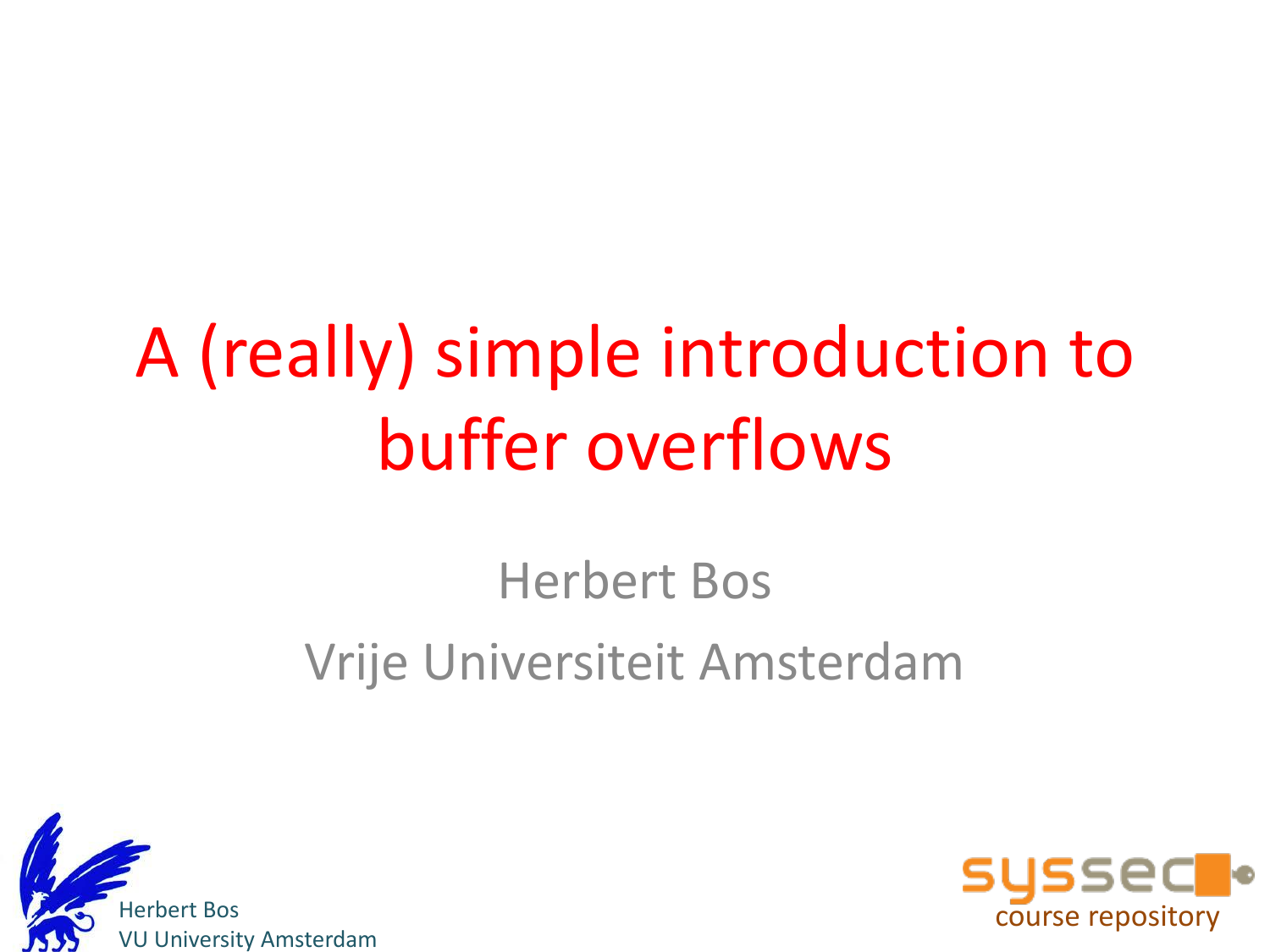# **Exploits**

- program has a security hole
- exploit  $=$  input that abuses the vulnerability

• In this module we will discuss an example: the Buffer overflow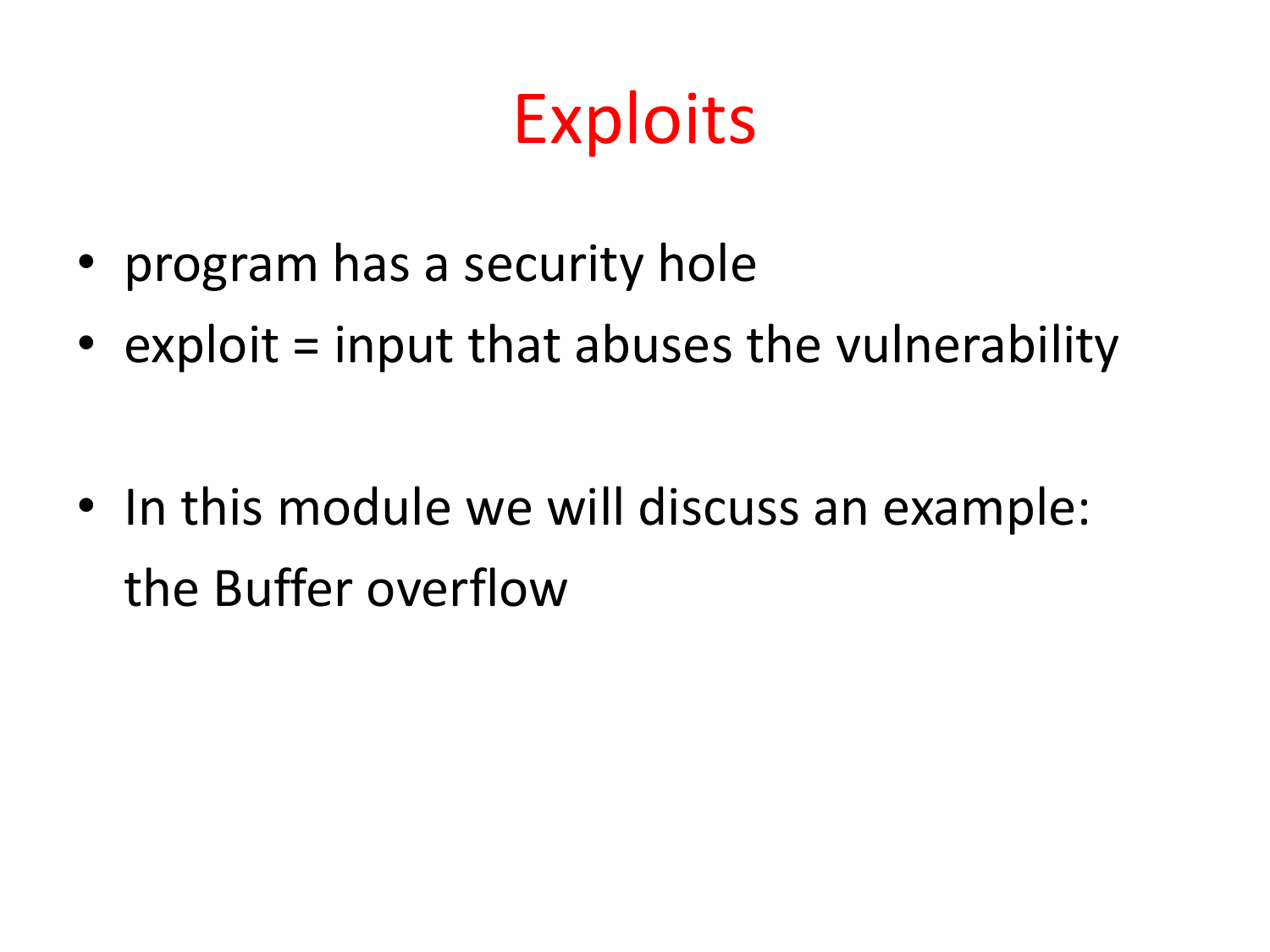# software

- sequence of instructions in memory
- logically divided in functions that call each other
	- function 'IE' calls function 'getURL' to read the corresponding page
- in CPU, the program counter contains the address in memory of the next instruction to execute
	- normally this is the next address (instruction 100 is followed by instruction 101, etc)
	- not so with function call

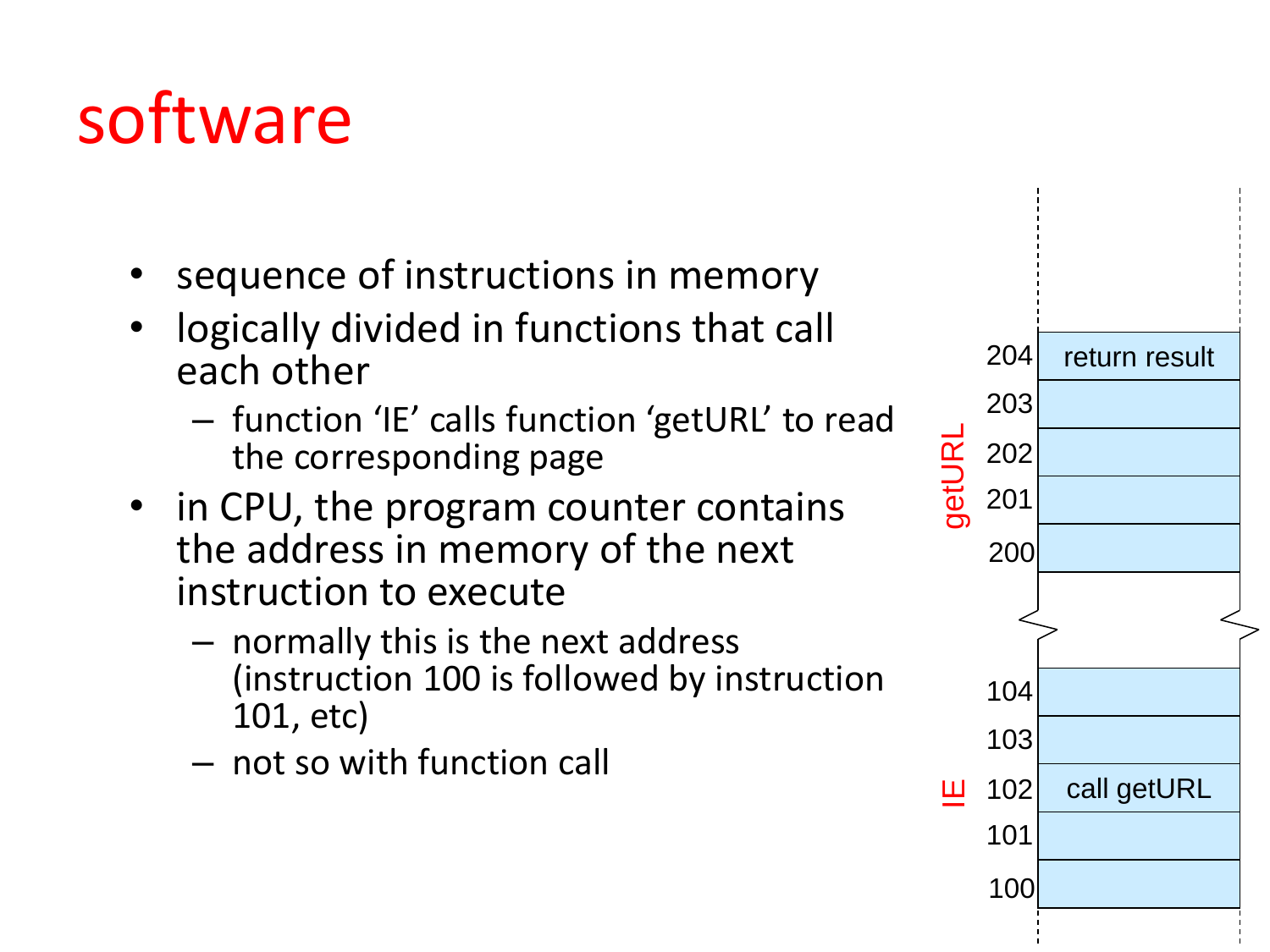#### software

- so how does our CPU know where to return?
	- it keeps administration
	- on a 'stack'

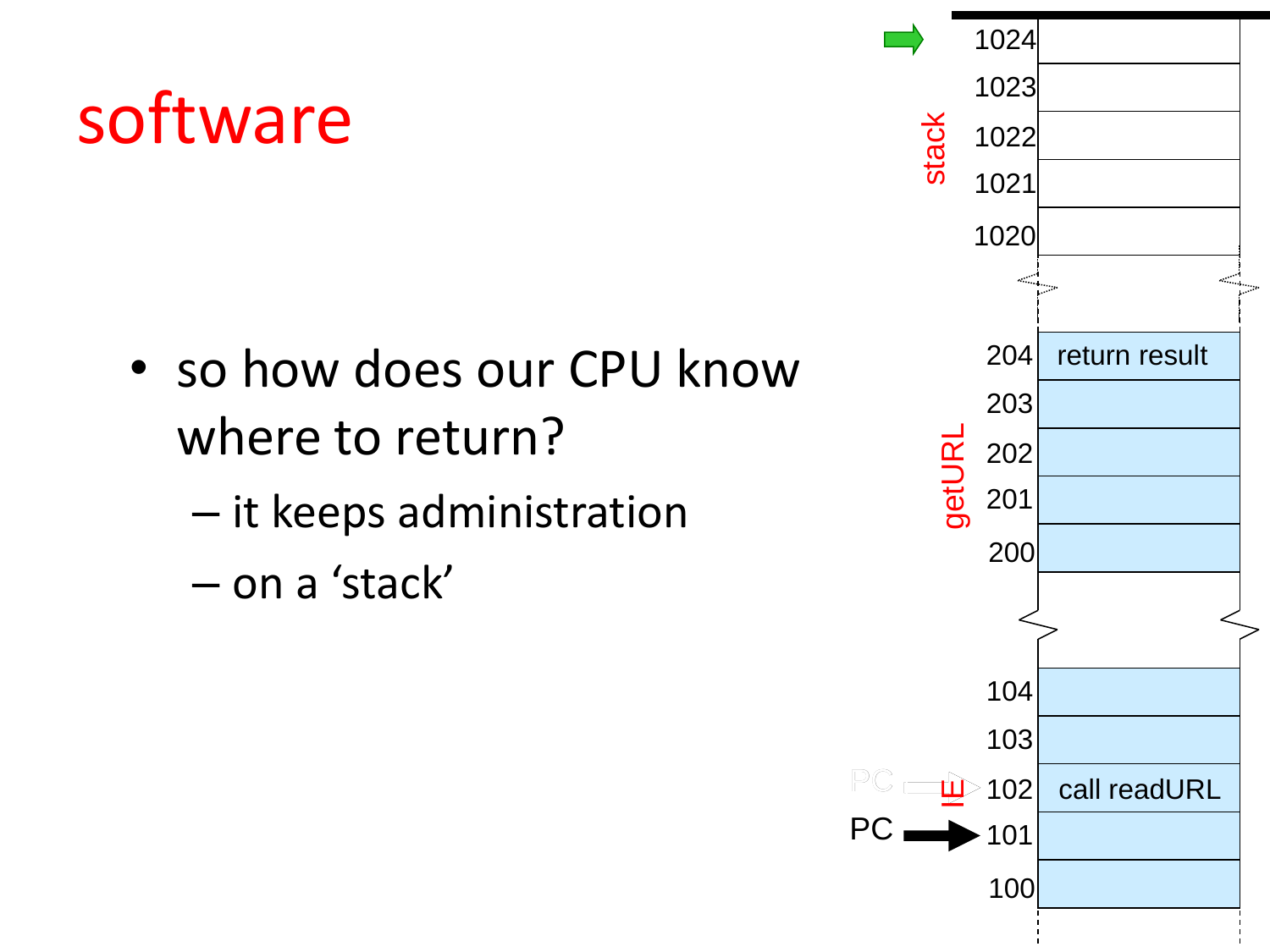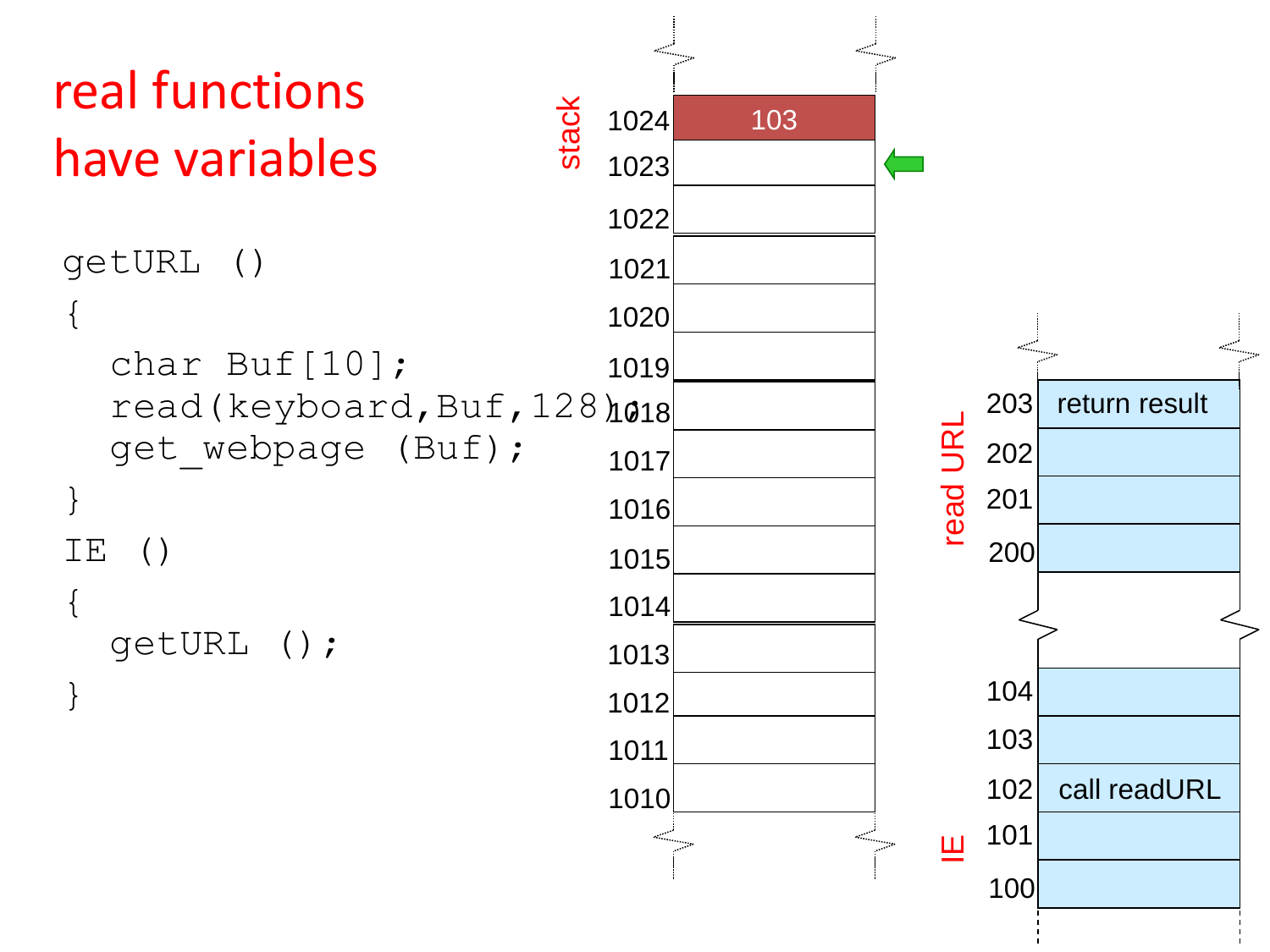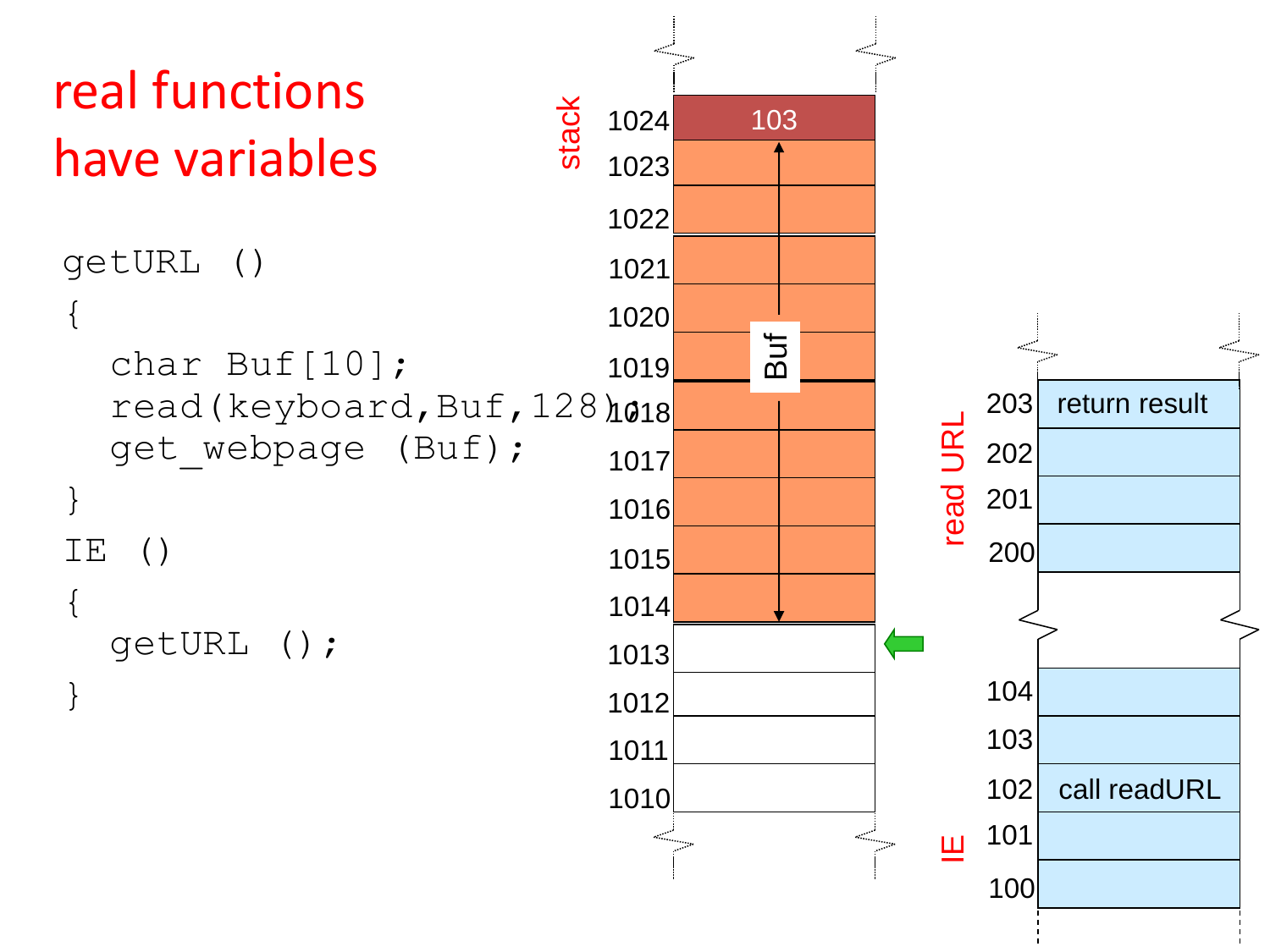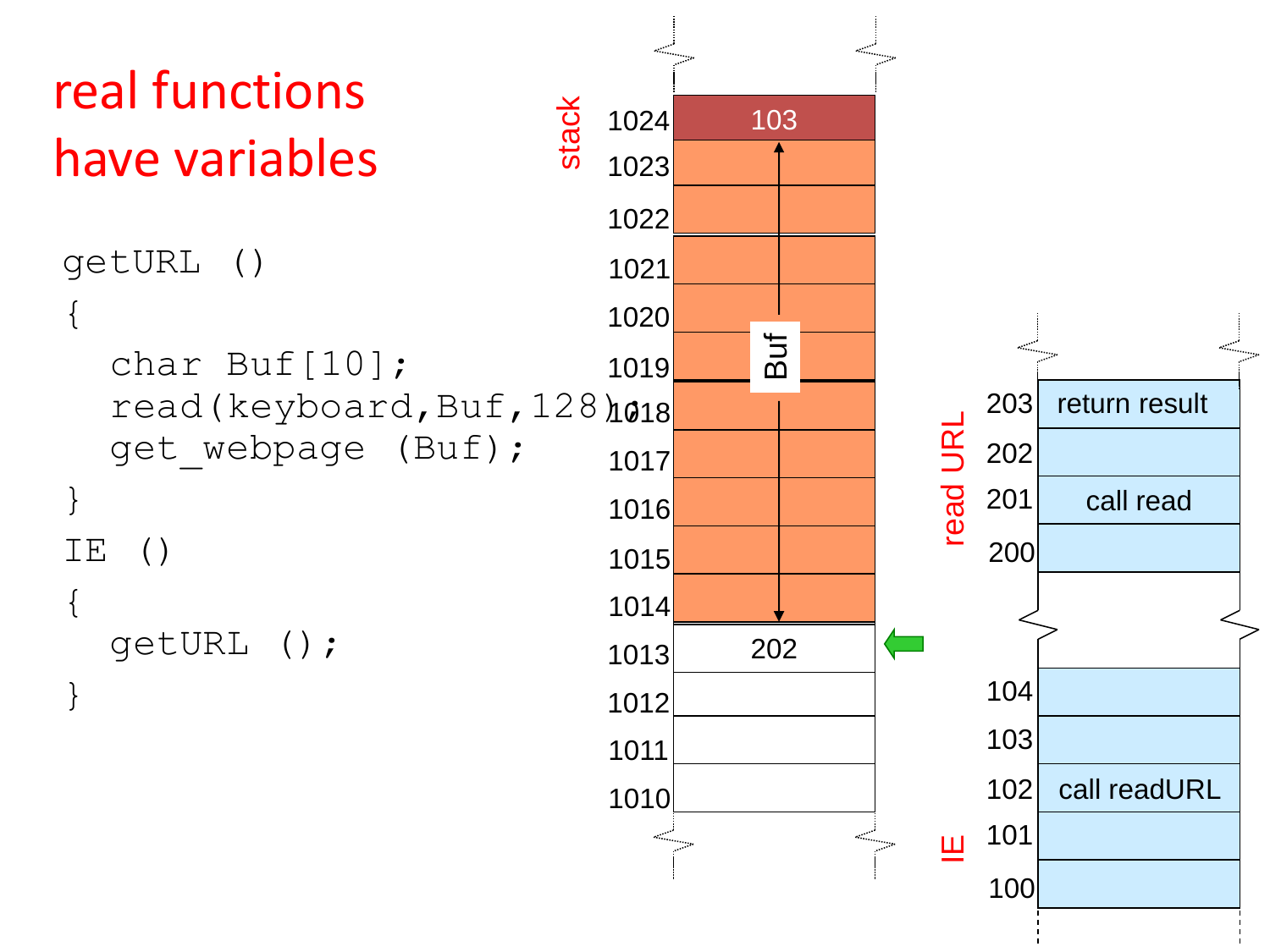#### what is next?

- we have learned a lot
- but where are the vulnerabilities?
- and how do we exploit them?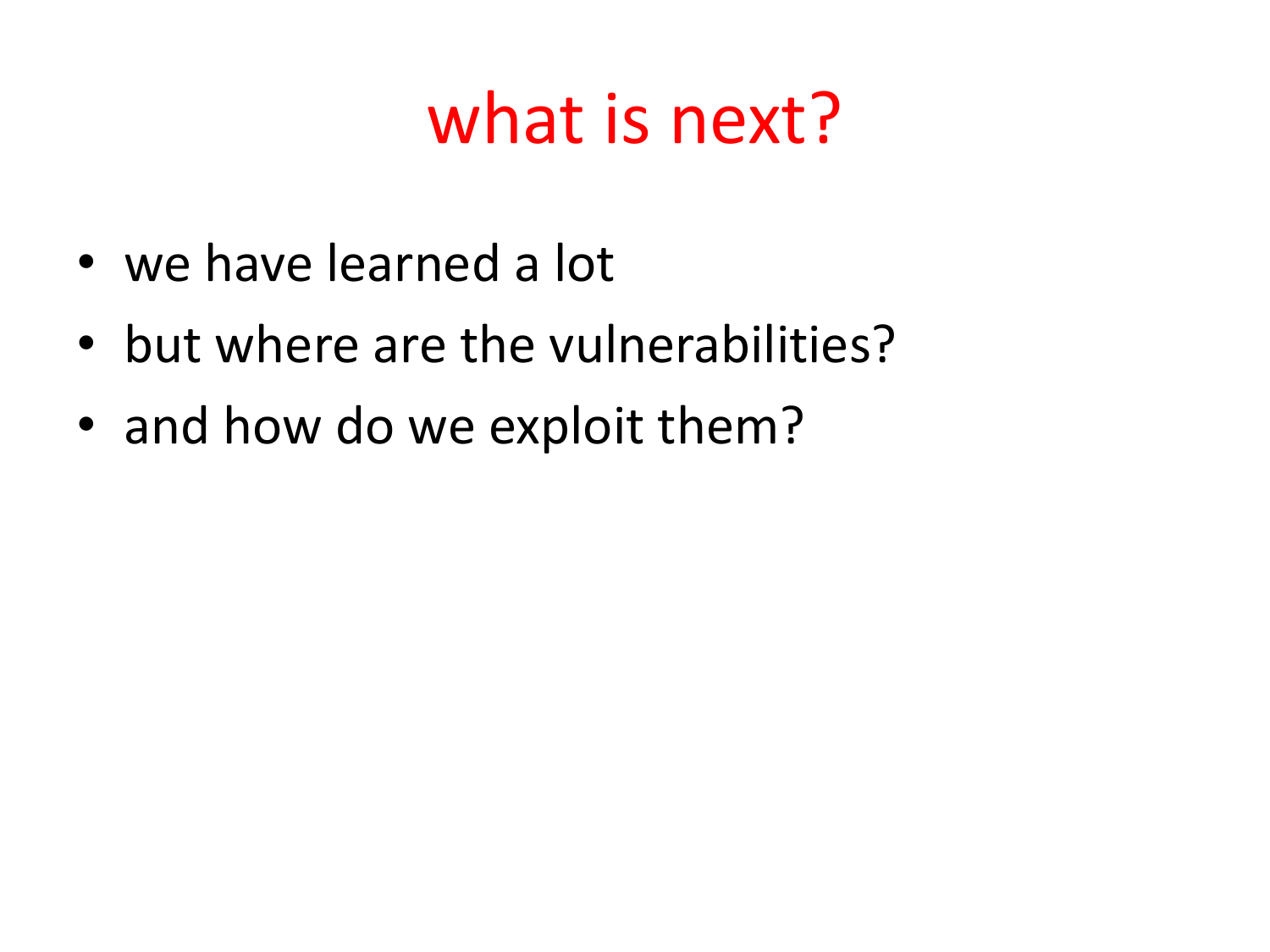```
getURL ()
{
  char Buf[10]; 
  read(keyboard,Buf,128);
  get webpage (Buf);
}
IE ()
{
  getURL ();
}
```
Exploit